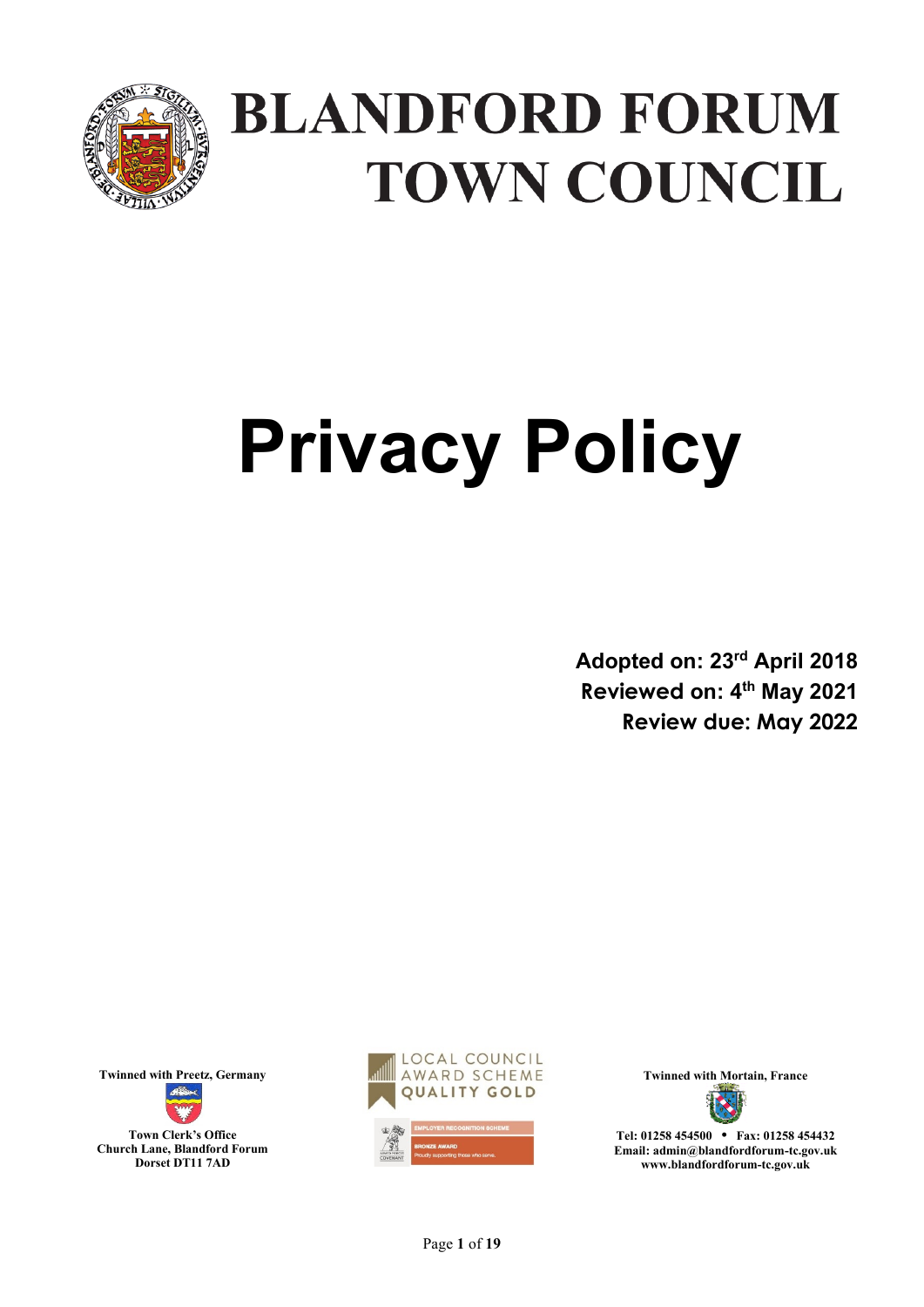# **Contents**

- **1. [Introduction](#page-2-0)**
- **2. [Statement of Policy](#page-2-1)**
- **3. [Privacy Policy](#page-3-0)**
- **4. [Subject Access Request](#page-7-0)**
- **5. [Data Protection Impact Assessments](#page-8-0)**
- **6. [Cybersecurity](#page-8-1)**
- **7. [Security Incident Response](#page-8-2)**
- **8. [Associated Documents](#page-9-0)**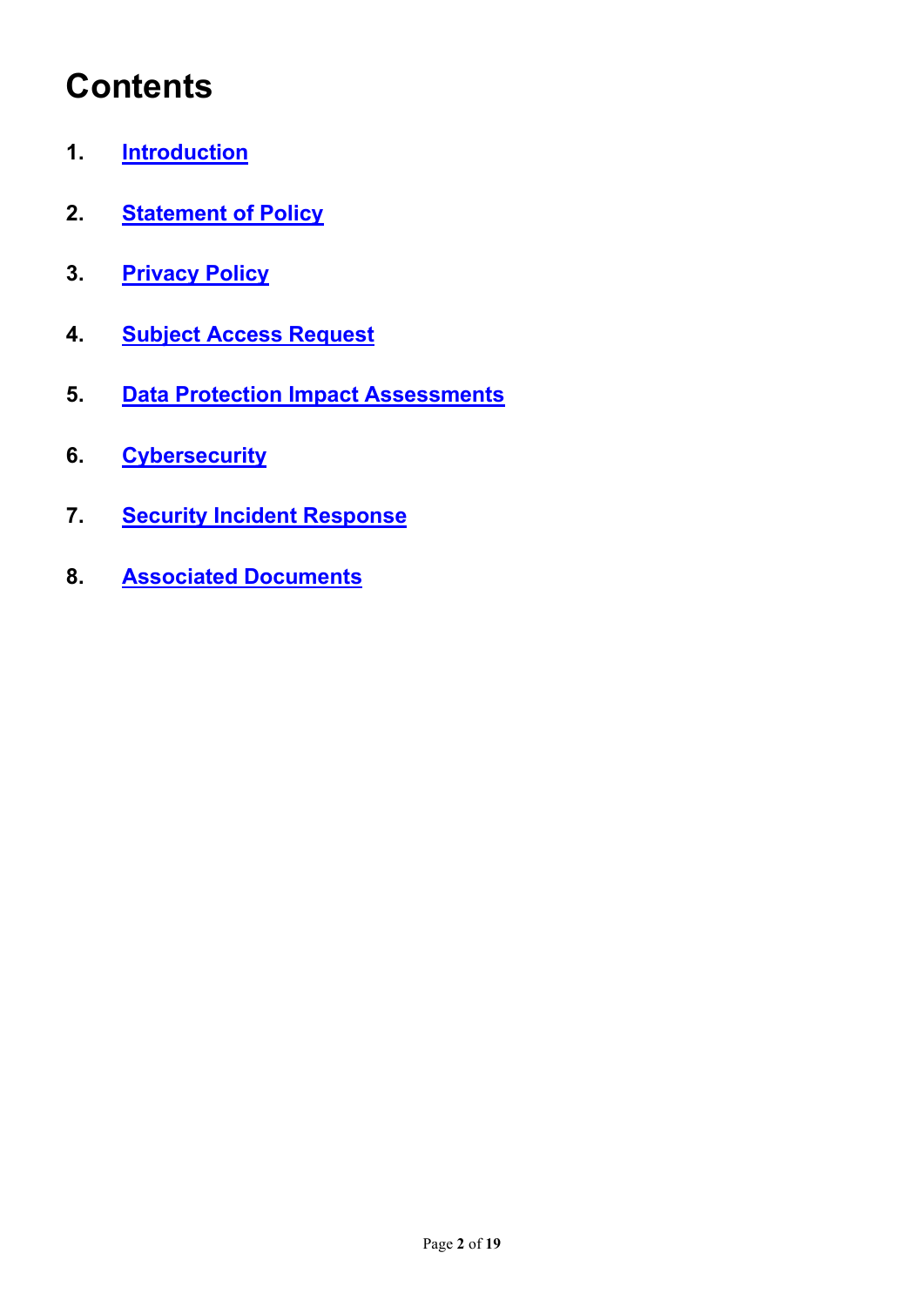#### <span id="page-2-0"></span>1. **Introduction**

Blandford Forum Town Council is fully committed to compliance with the requirements of the General Data Protection Regulation (GDPR) from 25<sup>th</sup> May 2018, and subsequent Data Protection Act 2018, which supersedes the Data Protection Act 1998.

The Council will therefore follow procedures that aim to ensure that all employees, elected members, contractors, agents, consultants, partners or other servants of the council who have access to any personal data held by or on behalf of the council, are fully aware of and abide by their duties and responsibilities under the Act / Regulations and that the Council remains committed to protecting and respecting the privacy of all who provide their data.

For the purpose of the General Data Protection Regulation, the data controller is:

Blandford Forum Town Council, Town Clerk's Office, Church Lane, Blandford Forum, Dorset DT11 7AD.

### <span id="page-2-1"></span>2. **Statement of Policy**

In order to operate efficiently, the Town Council has to collect and use information about people with whom it works. This may include members of the public, current, past and prospective employees, clients and customers, and suppliers. In addition, it may be required by law to collect and use information in order to comply with the requirements of central government. This personal information must be handled and dealt with properly, however it is collected, recorded and used, and whether it be on paper, in computer records or recorded by any other means there are safeguards within the Act / Regulation to ensure this. The Town Council regards the lawful and correct treatment of personal information as very important to its successful operations and to maintaining confidence between the council and those with whom it carries out business. The Town Council will ensure that it treats personal information lawfully and correctly. Personal data may be processed on the basis that such processing is necessary for the performance of tasks carried out by public authority acting in the public interest, out of contractual necessity or on a lawful basis (e.g. a contract).

#### **The Town Council will seek the consent of individuals and companies to hold their personal data, where possible to do so. Records of those consenting will be kept.**

Article 5 of the General Data Protection Regulation requires that personal data shall be:

- Processed lawfully, fairly and in a transparent manner in relation to individuals;
- Collected for specified, explicit and legitimate purposes and not further processed in a manner that is incompatible with those purposes; further processing for archiving purposes in the public interest, scientific or historical research purposes or statistical purposes shall not be considered to be incompatible with the initial purposes;
- Adequate, relevant and limited to what is necessary in relation to the purposes for which they are processed;
- Accurate and, where necessary, kept up to date; every reasonable step must be taken to ensure that personal data that is inaccurate, having regard to the purposes for which they are processed, are erased or rectified without delay;
- Kept in a form which permits identification of data subjects for no longer than is necessary for the purposes for which the personal data are processed; personal data may be stored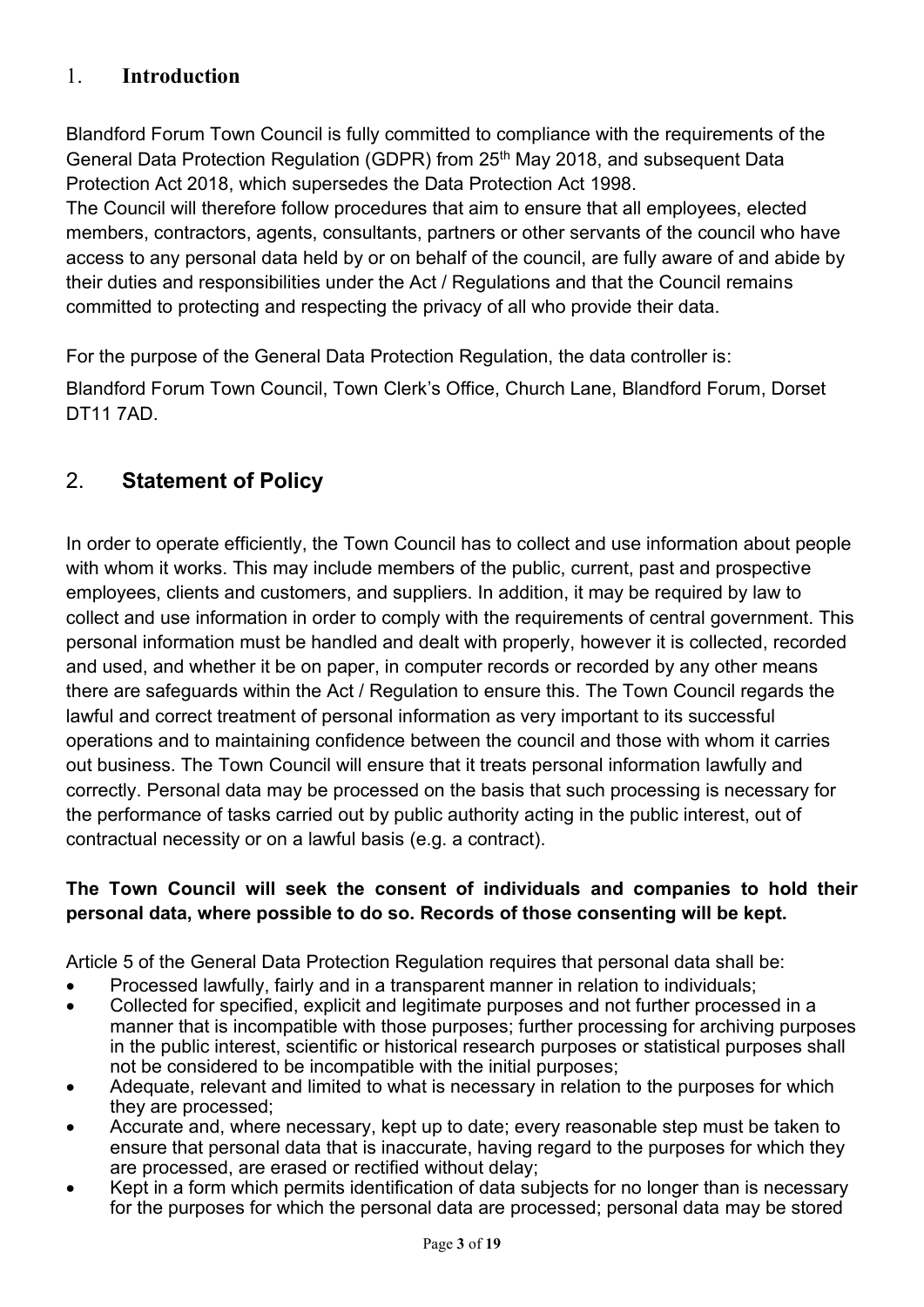for longer periods insofar as the personal data will be processed solely for archiving purposes in the public interest, scientific or historical research purposes or statistical purposes subject to implementation of the appropriate technical and organisational measures required by the GDPR in order to safeguard the rights and freedoms of individuals;

• Processed in a manner that ensures appropriate security of the personal data, including protection against unauthorised or unlawful processing and against accidental loss, destruction or damage, using appropriate technical or organisational measures.

#### <span id="page-3-0"></span>**3.** Privacy Policy

Blandford Forum Town council is committed to protecting and respecting the privacy of everyone and of ensuring it is fully compliant under the General Data Protection Regulation. This policy (together with any other documents referred to within it) sets out the basis on which any personal data we collect, or is provided to us, will be processed. The following policy sets out the Town Council's practices regarding the collection and processing of personal data and how we treat it.

#### (a) **Personal Data we may collect:**

"Personal data" is any information about a living individual which allows them to be identified from that data (for example a name, photographs, videos, email address, or address). Identification can be directly using the data itself or by combining it with other information which helps to identify a living individual. The processing of personal data is governed by legislation relating to personal data which applies in the United Kingdom including the General Data Protection Regulation (GDPR) and other legislation relating to personal data and rights such as the Human Rights Act.

#### (b) **Data Controllers:**

Blandford Forum Town Council, is the data controller for all data collected.

#### **Other data controllers the council works with:**

- Town and Dorset Councillors
- Local groups and organisations
- Sports Clubs
- Dorset Council Occupational Health
- Dorset Council
- Funeral Directors
- Stonemasons
- Charities
- Contractors

We may need to share personal data that we hold with them so that they can carry out their responsibilities to the council. If we and the other data controllers listed above are processing data jointly for the same purposes, then the council and the other data controllers may be "joint data controllers" which mean we are all collectively responsible for the data. Where each of the parties listed above are processing data for their own independent purposes then each of us will be independently responsible.

#### (c) **What data do we process?**

The council will process some, or all of, the following personal data where necessary to perform its tasks (see also the Town Council's Information Audit):

Names, titles, and aliases, photographs;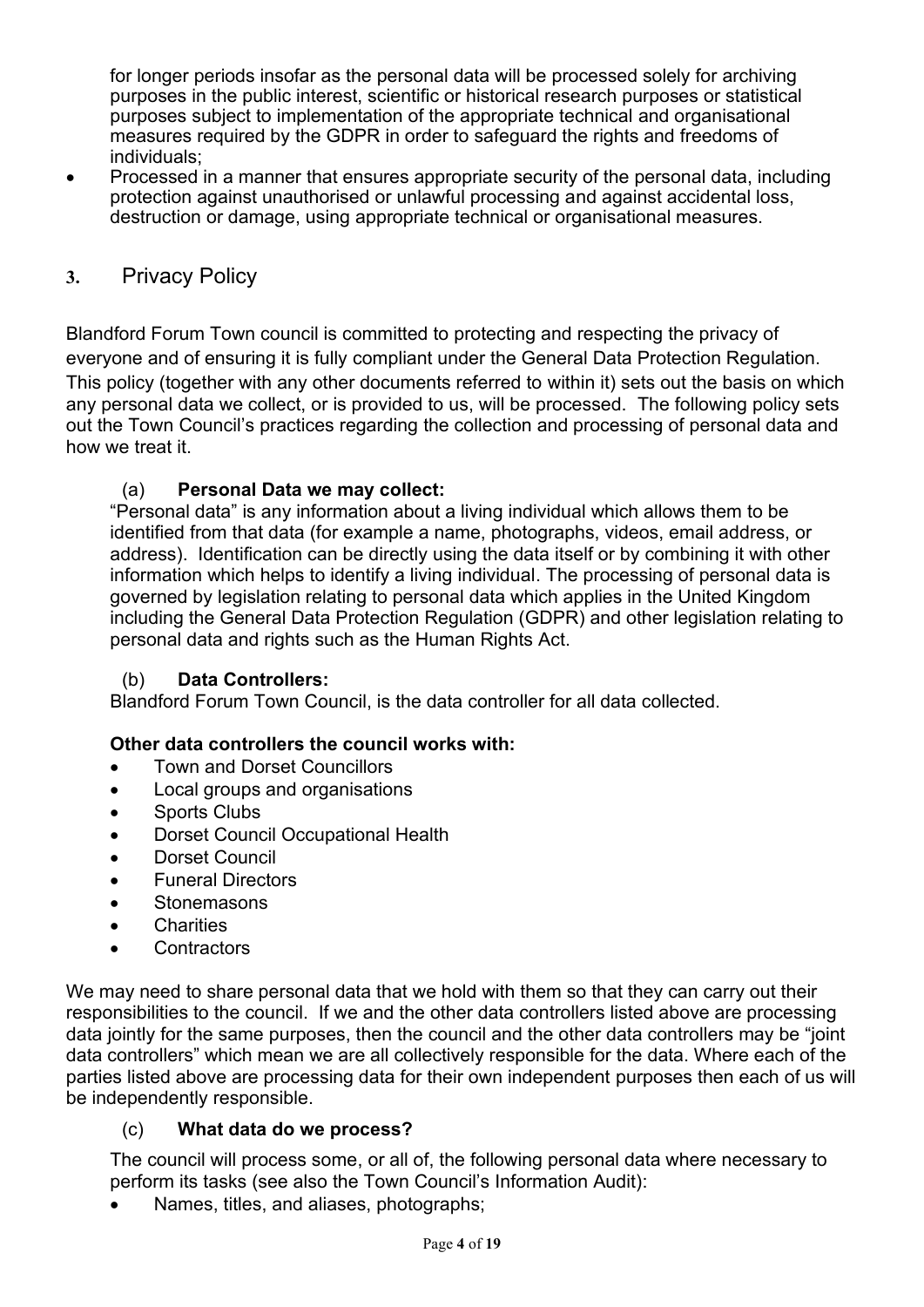- Contact details such as telephone numbers, addresses, and email addresses;
- Where they are relevant to the services provided by a council, or where you provide them to us, we may process information such as gender, age, marital status, nationality, education/work history, academic/professional qualifications, hobbies, family composition, and dependants;
- Where you pay for activities such as use of a council venue, financial identifiers such as bank account numbers, payment card numbers, payment/transaction identifiers, policy numbers, and claim numbers.
- The personal data we process may include sensitive or other special categories of personal data such as criminal convictions, racial or ethnic origin, mental and physical health, details of injuries, medication/treatment received, political beliefs, trade union affiliation, genetic data, biometric data, data concerning and sexual life or orientation.

#### (d) **How we use sensitive personal data**

- We may process sensitive personal data, known as special category data, in order to comply with legal requirements and obligations to third parties.
- We need to have further justification for collecting, storing and using this type of personal data.
- We may process special categories of personal data in the following circumstances:
	- In limited circumstances, with explicit written consent.<br>- Where we need to carry out our legal obligations
	- Where we need to carry out our legal obligations.
	- Where it is needed in the public interest.
- Less commonly, we may process this type of personal data where it is needed in relation to legal claims or where it is needed to protect an individual's interests and they are not capable of giving consent, or where the information is already public.

#### (e) **Do we need consent to process sensitive personal data?**

• In limited circumstances, we may approach individuals for written consent to allow us to process certain sensitive personal data. If we do so, we will provide full details of the personal data that we would like and the reason we need it, so that the individual can carefully consider whether they wish to consent.

#### (f) **The council will comply with data protection law, this says that the personal data we hold about you must be:**

- Used lawfully, fairly and in a transparent way.
- Collected only for valid purposes that we have clearly explained and not used in any way that is incompatible with those purposes.
- Relevant to the purposes we have stated and limited only to those purposes.
- Accurate and kept up to date.
- Kept only as long as necessary for the purposes we have stated.
- Kept and destroyed securely including ensuring that appropriate technical and security measures are in place to protect personal data from loss, misuse, unauthorised access and disclosure.

#### (g) **We use your personal data for some or all of the following purposes:**

- To deliver public services, including to understand individuals needs to provide the services that they request and to understand what we can do for the individual and inform them of other relevant services;
- To confirm identity to provide some services;
- To contact by post, email, telephone or using social media (e.g. Facebook, Twitter, WhatsApp);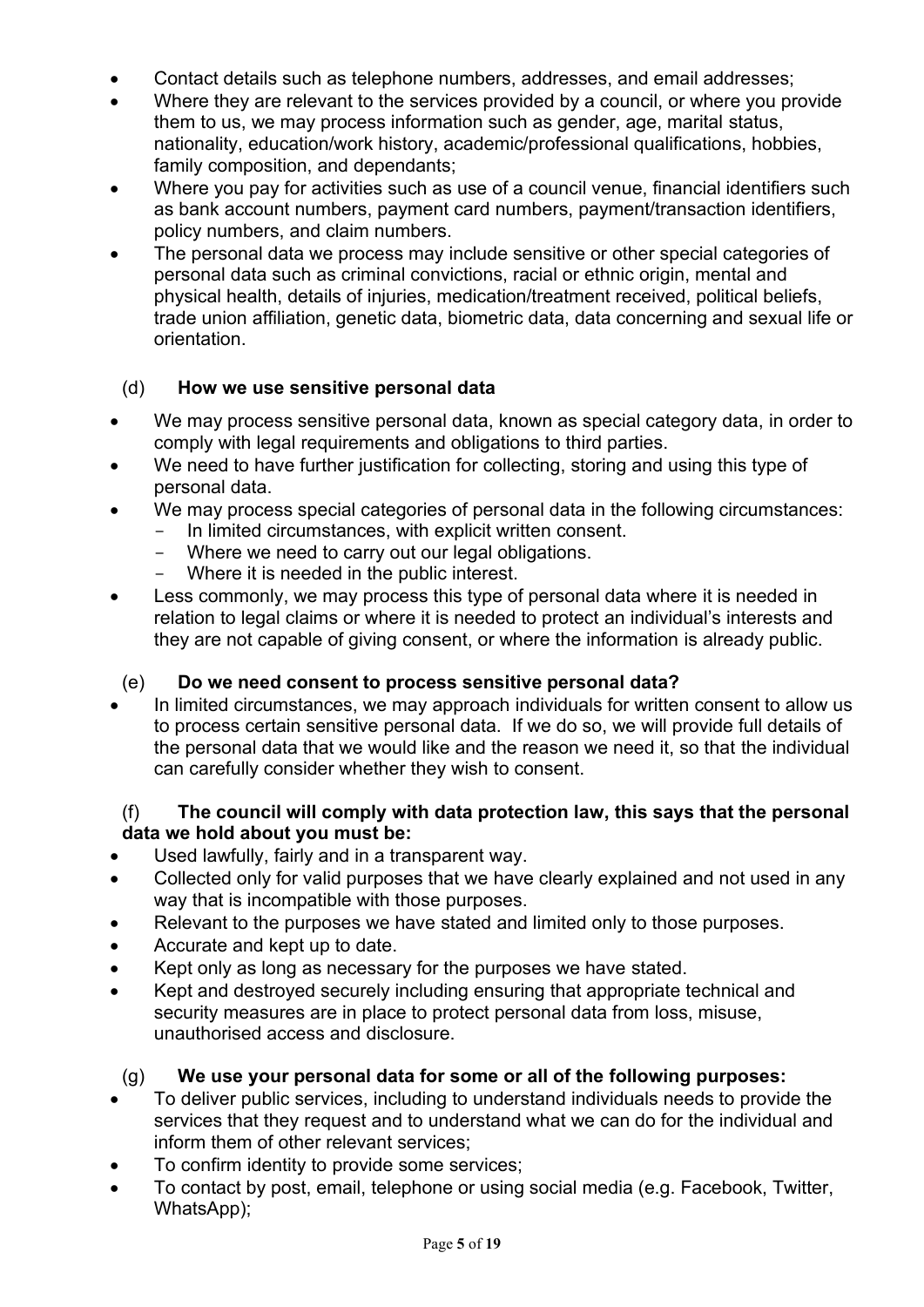- To help us to build up a picture of how we are performing;
- To prevent and detect fraud and corruption in the use of public funds and where necessary for the law enforcement functions;
- To enable us to meet all legal and statutory obligations and powers including any delegated functions;
- To carry out comprehensive safeguarding procedures (including due diligence and complaints handling) in accordance with best safeguarding practice from time to time with the aim of ensuring that all children and adults-at-risk are provided with safe environments and generally as necessary to protect individuals from harm or injury; (see Safeguarding Policy).
- To maintain our own accounts and records;
- To seek views, opinions or comments;
- To notify of changes to our facilities, services, events and staff, councillors and other role holders;
- To send communications which you have requested and that may be of interest to you. These may include information about campaigns, appeals, other new projects or initiatives;
- To process relevant financial transactions including grants and payments for goods and services supplied to the council
- To allow the statistical analysis of data so we can plan the provision of services. Our processing may also include the use of CCTV systems for the prevention and prosecution of crime.

#### (h) **What is the legal basis for processing your personal data?**

The council is a public authority and has certain powers and obligations. Most of the personal data is processed for compliance with a legal obligation which includes the discharge of the council's statutory functions and powers. Sometimes when exercising these powers or duties it is necessary to process personal data of residents or people using the council's services. We will always take into account the interests and rights of the individual. This Privacy Policy, and the Privacy Notices, we display and distribute sets out the rights and the council's obligations to each individual. We may process personal data if it is necessary for the performance of a contract, or to take steps to enter into a contract. An example of this would be processing data in connection with the use of sports facilities, or the acceptance of an allotment garden tenancy. Sometimes the use of personal data requires consent, we will first obtain consent to use that data.

#### (i) **Sharing personal data**

This section provides information about the third parties with whom the council may share personal data. These third parties have an obligation to put in place appropriate security measures and will be responsible to the individual directly for the manner in which they process and protect personal data. It is likely that we will need to share data with some or all of the following (but only where necessary):

- The data controllers listed above under the heading "Other data controllers the council works with";
- Our agents, suppliers and contractors. For example, we may ask a commercial provider to publish or distribute newsletters on our behalf, or to maintain our database software;
- On occasion, other local authorities or not for profit bodies with which we are carrying out joint ventures e.g. in relation to facilities or events for the community.

#### (j) **How long do we keep personal data?**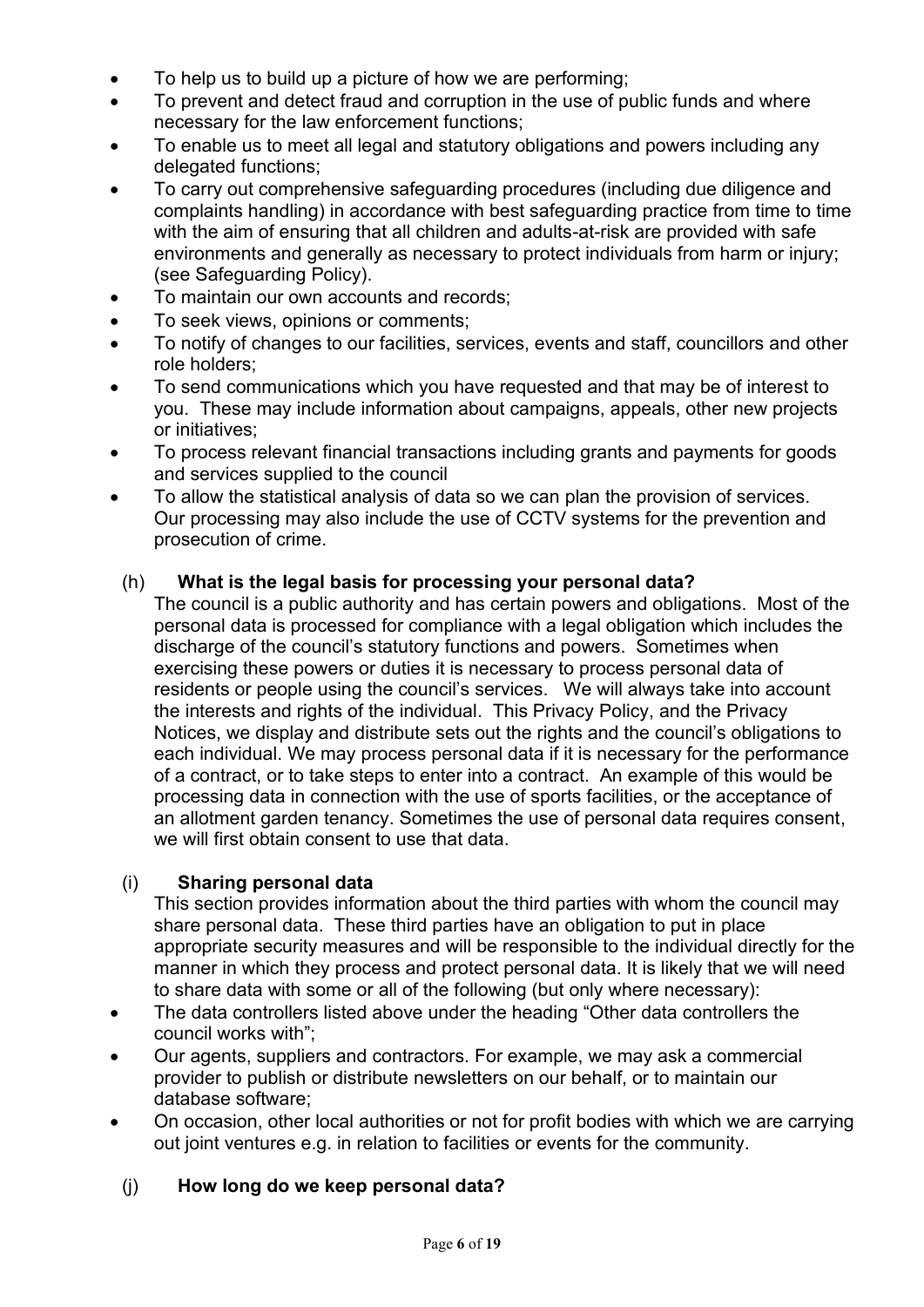We will keep some records permanently if we are legally required to do so. We may keep some other records for an extended period of time. For example, it is currently best practice to keep financial records for a minimum period of 8 years to support HMRC audits or provide tax information. We may have legal obligations to retain some data in connection with our statutory obligations as a public authority. The council is permitted to retain data in order to defend or pursue claims. In some cases, the law imposes a time limit for such claims (for example 3 years for personal injury claims or 6 years for contract claims). We will retain some personal data for this purpose as long as we believe it is necessary to be able to defend or pursue a claim. In general, we will endeavour to keep data only for as long as we need it. This means that we will delete it when it is no longer needed.

#### (k) **Individual rights and their personal data**

Individuals have the following rights with respect to personal data:

When exercising any of the rights listed below, in order to process a request, we may need to verify identity for security. In such cases we will need the individual to respond with proof of identity before they can exercise these rights.

#### **i. The right to access personal data we hold**

- At any point an individual can contact us to request the personal data we hold as well as why we have that personal data, who has access to the personal data and where we obtained the personal data from. Once we have received a request we will respond within one month.
- There are no fees or charges for the first request but additional requests for the same personal data or requests which are manifestly unfounded or excessive may be subject to an administrative fee.

#### **ii. The right to correct and update the personal data we hold**

If the data we hold is out of date, incomplete or incorrect, individuals can inform us and the data will be updated.

#### **iii. The right to have personal data erased**

- If an individual feels that we should no longer be using their personal data or that we are unlawfully using it, they can request that we erase the personal data we hold.
- When we receive a request, we will confirm whether the personal data has been deleted or the reason why it cannot be deleted (for example because we need it for to comply with a legal obligation).

#### **iv. The right to object to processing of personal data or to restrict it to certain purposes only**

Individuals have the right to request that we stop processing their personal data or ask us to restrict processing. Upon receiving the request, we will contact the person concerned and let them know if we are able to comply or if we have a legal obligation to continue to process the data.

#### **v. The right to data portability**

Individuals have the right to request that we transfer some of their data to another controller. We will comply with a request, where it is feasible to do so, within one month of receiving it.

#### **vi. The right to withdraw consent to the processing of data to which consent was obtained**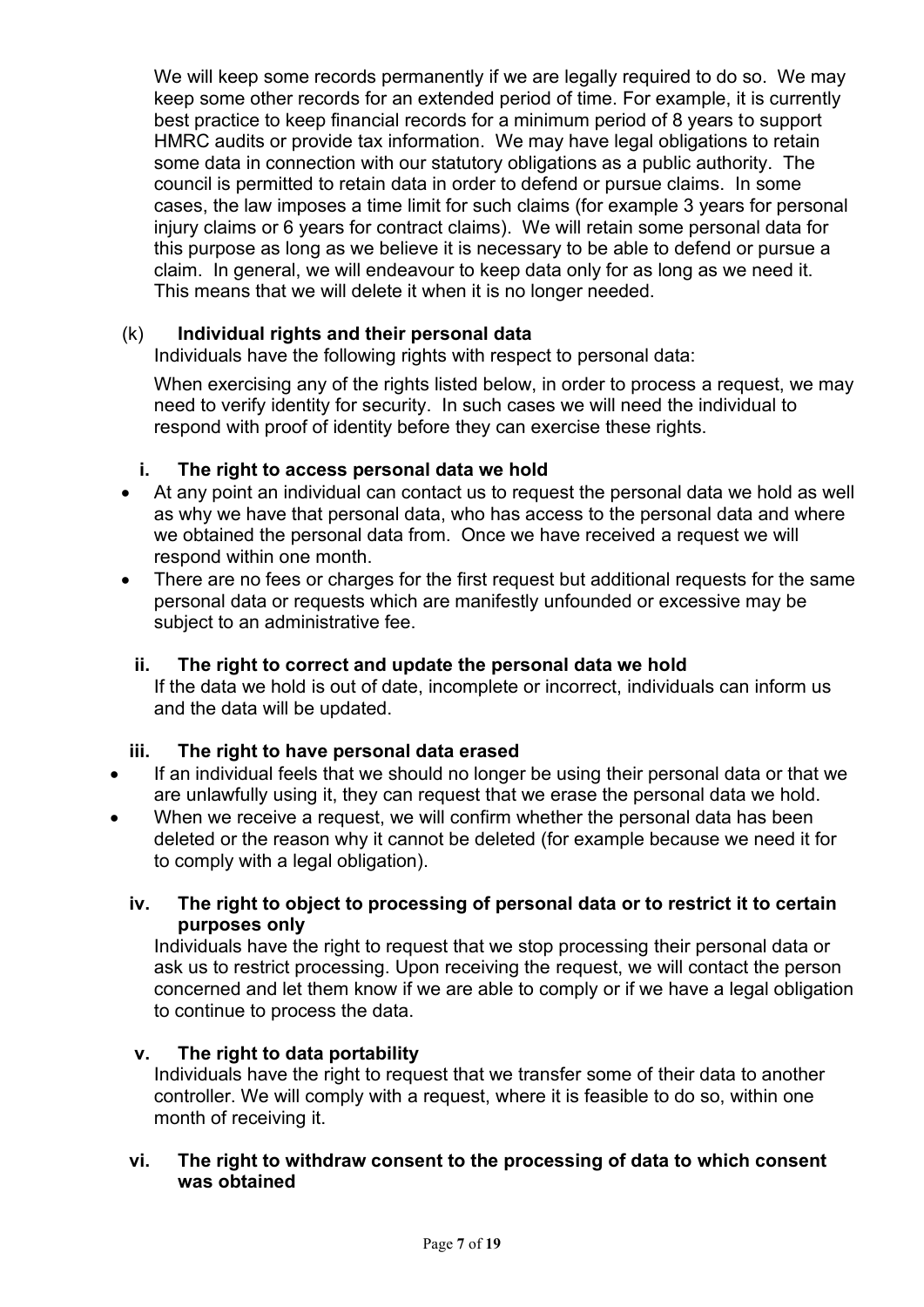• Individuals can withdraw their consent easily by telephone, email, or by post (see Contact Details below).

#### **vii. The right to lodge a complaint with the Information Commissioner's Office.**

• To lodge a complaint, individuals can contact the Information Commissioner's Office on 0303 123 1113 or via email <https://ico.org.uk/global/contact-us/email/> or at the Information Commissioner's Office, Wycliffe House, Water Lane, Wilmslow, Cheshire SK9 5AF.

#### (l) **Transfer of Data Abroad**

Any personal data transferred to countries or territories outside the European Economic Area ("EEA") will only be placed on systems complying with measures giving equivalent protection of personal rights either through international agreements or contracts approved by the European Union. Our website is also accessible from overseas so on occasion some personal data (for example in a newsletter) may be accessed from overseas.

#### (m) **Further processing**

If we wish to use personal data for a new purpose, we will provide you with a new notice explaining this new use prior to commencing the processing and setting out the relevant purposes and processing conditions.

#### (n) **Changes to the Policy**

We keep this Privacy Policy under regular review and we will place any updates on the Town Council's website at [www.blandfordforum-tc.gov.uk](http://www.blandfordforum-tc.gov.uk/).

## <span id="page-7-0"></span>4. **Subject Access Request (SAR)**

- The Town Council will inform data subjects of their right to access data and provide an easily accessible mechanism through which such a request can be submitted.
- At any point an individual can contact us to request the personal data we hold as well as why we have that personal data, who has access to the personal data and where we obtained the personal data from. Once we have received a request we will respond within one month.
- There are no fees or charges for the first request but additional requests for the same personal data or requests which are manifestly unfounded or excessive may be subject to an administrative fee.
- Ensure personal data is easily accessible at all times in order to ensure a timely response to SARs and that personal data on specific data subjects can be easily filtered.
- The Town Council will implement standards to respond to SARs, including a standard response.

Upon receipt of a SAR, staff are to refer to the SAR Policy and templates provided by NALC saved under BFTC GDPR 2018.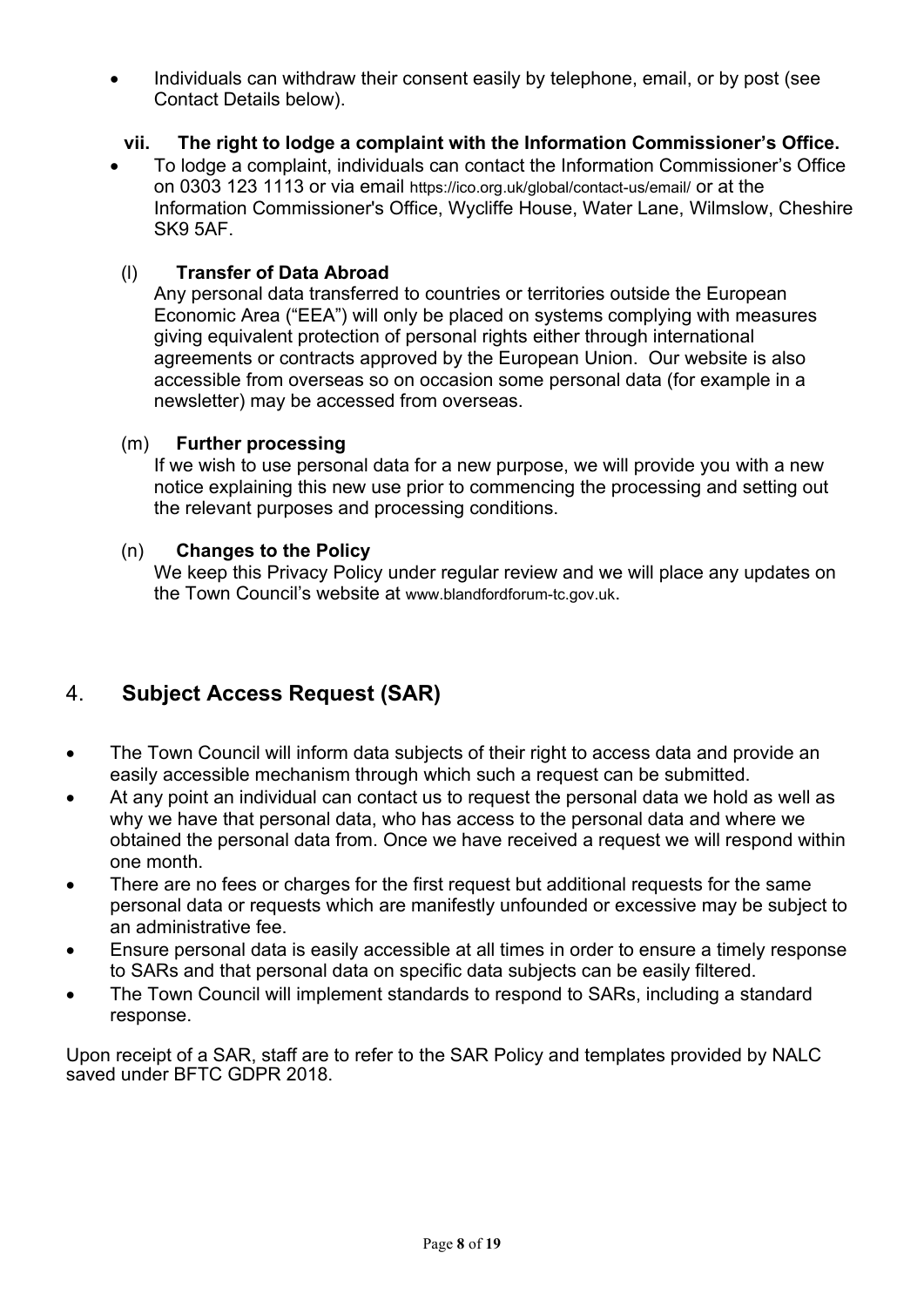# <span id="page-8-0"></span>**5. Data Protection Impact Assessments (DPIAs)**

The Town Council will carry out Data Protection Impact Assessments, (DPIAs), when it is necessary (e.g. prior to installing CCTV/ANPR surveillance systems). The decision to carry one out will be decided in consultation with the Chairman of Council, whose advice will be sought in the following areas:

- Whether or not to carry out a DPIA (refer to the ICO website);
- What methodology to follow when carrying out a DPIA;
- Whether to carry out the DPIA in-house or whether to outsource what it safeguards (including technical and organisational measures) to apply to mitigate any risks to the rights and interests of the data subjects.
- Whether or not the data protection impact assessment has been correctly carried out and whether its conclusions (whether or not to go ahead with the processing and what safeguards to apply) are in compliance with the GDPR.
- The GDPR requires that councils carry out a DPIA when processing is likely to result in a high risk to the rights and freedoms of data subjects. This might include using CCTV to monitor public areas, however separate Town council documentation is in place to cover the use of CCTV.

## <span id="page-8-1"></span>6. **Cybersecurity**

Data security is an ever-increasing requirement for most organisations, including councils. The number of risks and breaches which are the result of highly sophisticated attacks from hackers is still very limited and most breaches are the result of human error or relatively unsophisticated phishing attacks. The Town Council holds the Data Protection Policy of its current IT provider (available on request) and an explanation of how our data is managed securely. Please contact the Town Clerk's Office for further information should you have any concerns.

## <span id="page-8-2"></span>7. **Security Incident Response**

The Town Council takes any breach of data security seriously and in the event of such a breach the following response plan will be followed:

A data security breach is defined as the accidental or unlawful destruction, loss, alteration, unauthorised disclosure of, or access to, personal data. This includes breaches that are the result of both accidental and deliberate causes. It also means that a breach is more than just about losing personal data.

Examples of which are:

- Access by an unauthorised third party.
- Deliberate or accidental action (or inaction) by a controller or processor.
- Sending personal data to an incorrect recipient.
- Computing devices containing personal data being lost or stolen
- Loss of availability of personal data.

Page **9** of **19** In the event of a breach the Town Clerk is to be notified immediately, and in her absence the Operations Manager should be informed. Officers have been instructed to report any breaches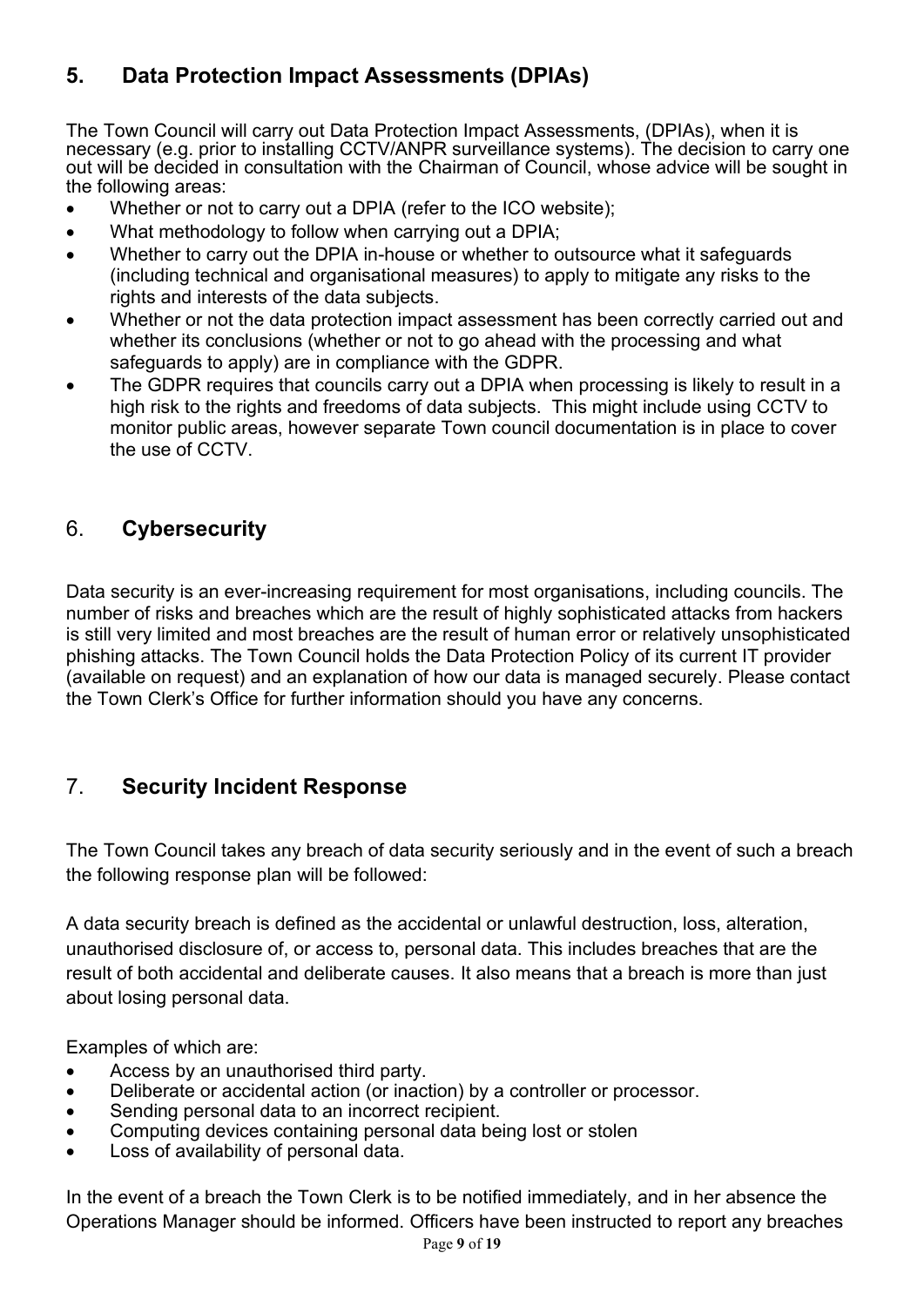immediately they suspect one may have occurred. An assessment will be made on the severity of any potential breach. Decisions are to be made by the Town Clerk after consultation with the Chairman of Council and Officers. These decisions will include but are not limited to: notifying the correct supervisory bodies and the individual involved in the breach.

If after investigating the incident it is confirmed that a personal data breach occurred, we will establish the likelihood and severity of the resulting risk to people's rights and freedoms. If it is likely that there will be a risk then we will notify the Information Commissioners Office (ICO). Any notifications to the ICO will be done not later than 72 hours after the breach was identified. The GDPR recognises that it will not always be possible to investigate a breach fully within 72 hours to understand exactly what has happened and what needs to be done to mitigate it. Article 34(4) allows us to provide the required information in phases, as long as this is done without undue delay. We will always prioritise the investigation, give it adequate resources, and expedite it urgently.

The Town Clerk will decide if the breach is notifiable after assessing both the severity of the potential or actual impact on individuals as a result of a breach and the likelihood of this occurring. In such cases, we will promptly inform those affected, particularly if there is a need to mitigate an immediate risk of damage to them, therefore allowing them time to take steps to protect themselves from the effects of a breach. We will provide them with a description of the likely consequences of the personal data breach; and what measures are being taken, or proposed to be taken, to deal with the breach and including, where appropriate, the measures taken to mitigate any possible adverse effects.

If the decision is taken not to notify individuals, we will still notify the ICO unless the breach is unlikely to result in a risk to rights and freedoms. However, if a decision is made not to inform the ICO then that decision will be documented. As with any other breach of procedures or security incident officers will thoroughly investigate to ascertain whether the breach was a result of human error or a systemic issue. It will then be determined the best way to ensure how a recurrence can be prevented, whether this is through better processes, further training or other corrective steps.

#### <span id="page-9-0"></span>8. **Associated Documents**

Other documents related to both the Privacy Policy are:

- Risk Management Policy (including Financial)
- Privacy Notice
- Audit Questionnaire
- Information Audit
- Freedom of Information Policy and Model Publication Scheme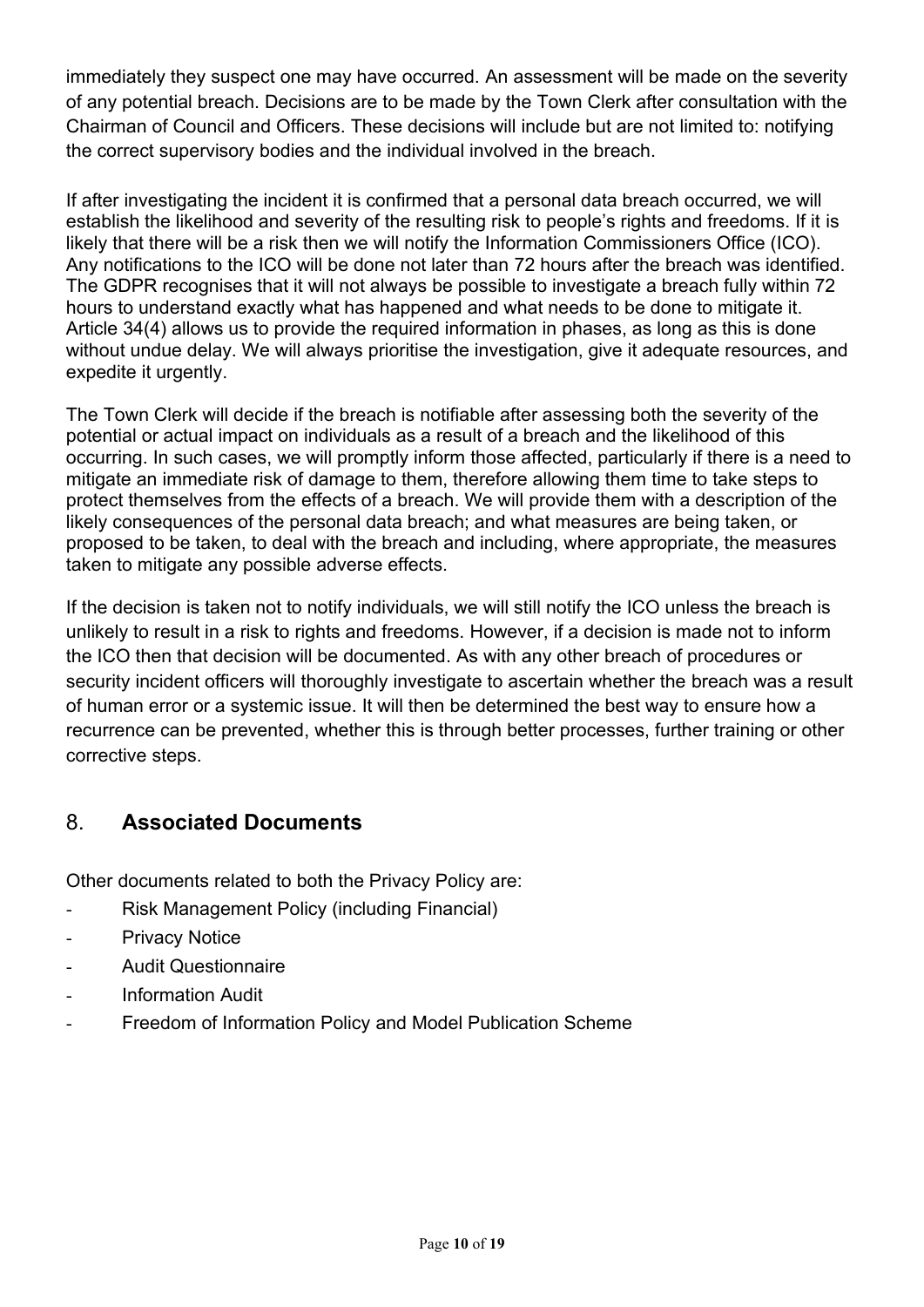

# **BLANDFORD FORUM TOWN COUNCIL**

# **Freedom of Information Policy**

**Adopted on: 23rd April 2018 Reviewed on: 4th May 2021 Review due: May 2022** 

**Town Clerk's Office Church Lane, Blandford Forum Dorset DT11 7AD** 





**Tel: 01258 454500 • Fax: 01258 454432 Email: admin@blandfordforum-tc.gov.uk www.blandfordforum-tc.gov.uk**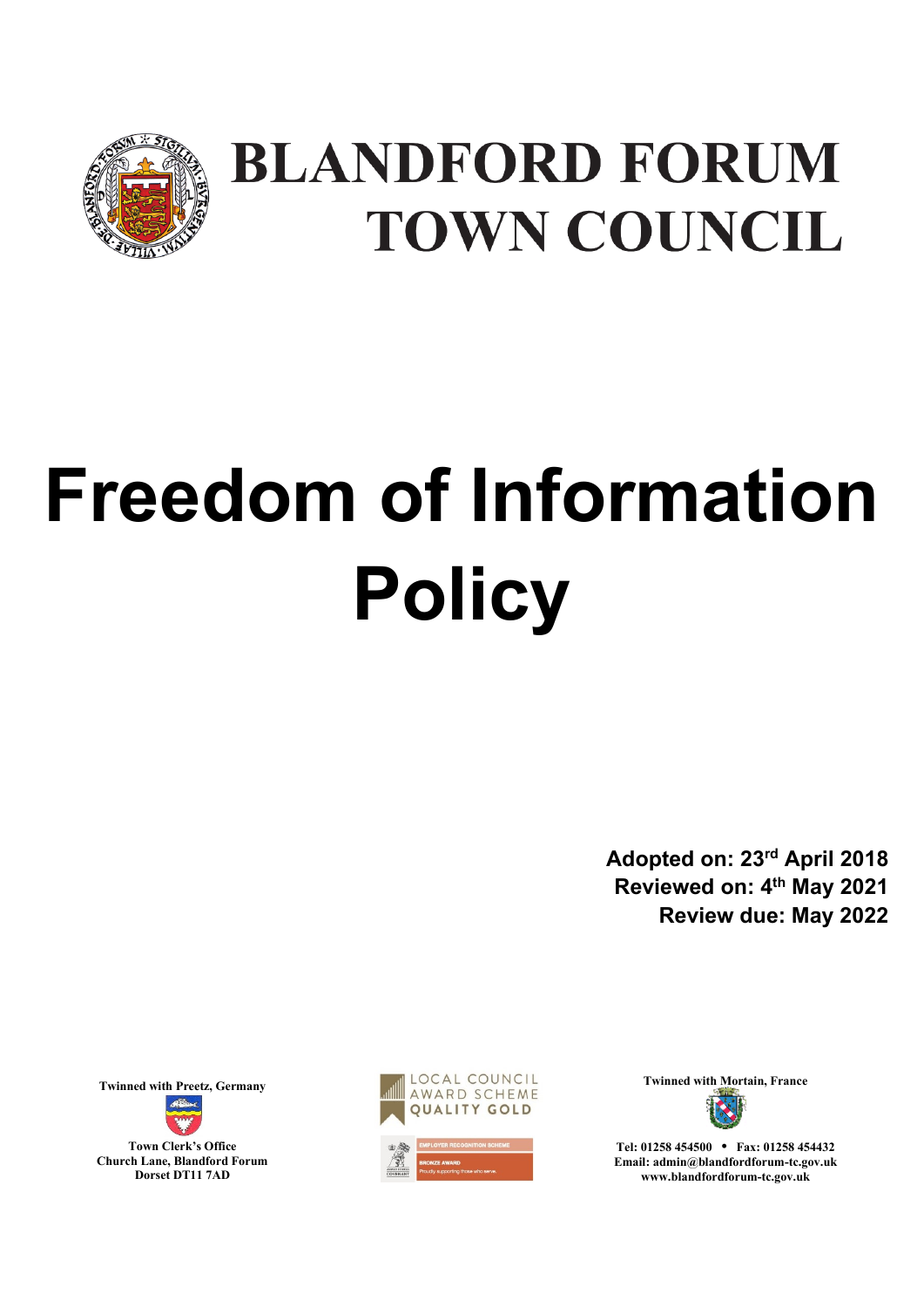The Council is committed to complying with the provisions of the Freedom of Information Act 2000 and associated legislation. This provides a general entitlement to information that the Council holds to any person subject to exemptions and conditions laid down by law.

#### **Scope**

This policy applies to all recorded information the Council holds regardless of how it was created or received. It applies regardless of the media the information is stored in whether the information may be on paper, held electronically or as an audio recording. The Act is fully retrospective. Dealing with requests the Town Council offers advice and assistance to anybody who wishes to make a Freedom of Information (FOI) request. The Council is committed to dealing with requests within the statutory timescales of no more than 20 working days. This can be extended in specific circumstances on legal advice. However, the Council is committed to providing a prompt service.

The Council will claim exemptions as appropriate whilst maintaining a commitment to openness, scrutiny and the public interest and will inform the FOI applicant when exemptions have been applied. Where appropriate, requests in writing will be treated as Freedom of Information requests. There is no need for requests to indicate they are made under the Act. The Council reserves the right to refuse requests where the cost of supply of the information would exceed the statutory maximum (see section 12 of the Act.).

#### **Adopting and Maintaining Publication Schemes**

The Council has adopted an Information Publication Scheme (attached at Appendix A) and is committed to updating and maintaining it to keep it current and relevant. The Publication Scheme contains many of the documents, policies, plans and guidance which are usually asked for and much more. Material contained within the publication scheme, and a copy of the scheme itself, is readily available. Where charges are applied these are stated in the Scheme. The scheme can also be accessed via the website. The Town Clerk will give advice and assistance on how to use the scheme as appropriate. This scheme is reviewed an updated on an annual basis.

#### **Responsibilities**

The Town Clerk is responsible for ensuring that any request for information is dealt with under the Act and in compliance with this policy. The Town Clerk is also responsible for good information handling practice and implementing records management policies and procedures as appropriate. The Council will carefully consider its responsibilities under GDPR before releasing any personal data about living individuals, including current and former officers, current and former Council Members, and users of the Council's services.

#### **Contact Details**

For advice and assistance please contact the Town Council:

Blandford Forum Town Council Town Clerk's Office Church Lane Blandford Forum Dorset DT11 7AD Tel: 01258 454500 Email: [admin@blandfordforum-tc.gov.uk](mailto:admin@blandfordforum-tc.gov.uk) Website: [www.blandfordforum-tc.gov.uk](http://www.blandfordforum-tc.gov.uk/)

Further advice and information, including a full list of exemptions and advice on the public interest test, is available from the Information Commissioner's Office [www.ICO.org.uk.](http://www.ico.org.uk/)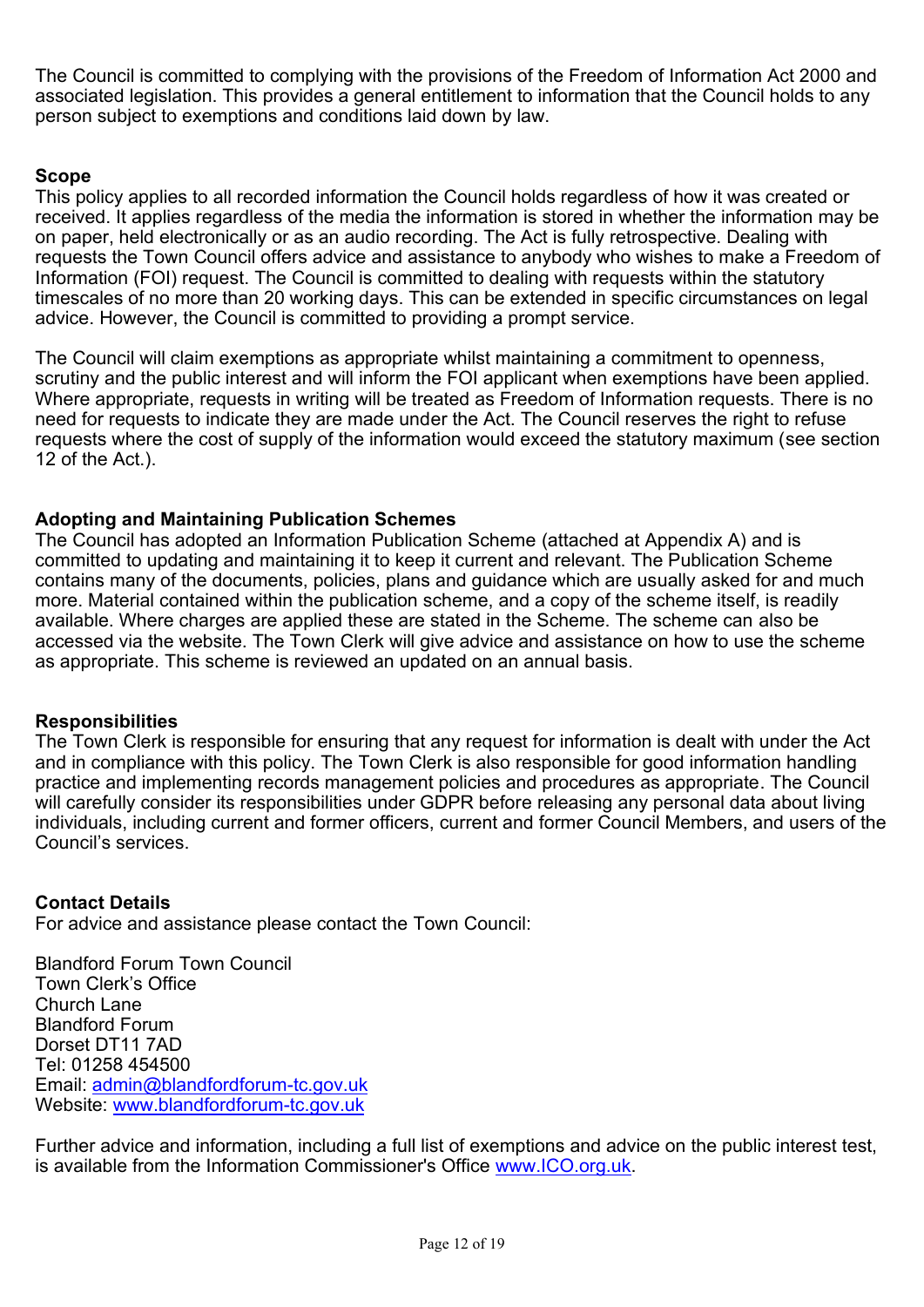#### **Appendix A**

# **Information available from Blandford Forum Town Council**

| Information to be published                                                                                                                                                                                                                                                                                                                                                                                                                                                                                                                                                                                                                                                                                                                        |                                                                                                               | <b>Comments</b>                                                                                                             |
|----------------------------------------------------------------------------------------------------------------------------------------------------------------------------------------------------------------------------------------------------------------------------------------------------------------------------------------------------------------------------------------------------------------------------------------------------------------------------------------------------------------------------------------------------------------------------------------------------------------------------------------------------------------------------------------------------------------------------------------------------|---------------------------------------------------------------------------------------------------------------|-----------------------------------------------------------------------------------------------------------------------------|
| Class 1 – Who we are and what we do                                                                                                                                                                                                                                                                                                                                                                                                                                                                                                                                                                                                                                                                                                                |                                                                                                               |                                                                                                                             |
| Location of main Council office and accessibility details<br><b>Contact details for Parish Clerk</b><br>List of Councillors representing each ward (incl. address and telephone no.)<br>Membership of Committees and Working Groups<br>Blandford Forum Town Council's Code of Conduct Order<br>Agendas (last 2 years)<br>Reports to Committees or Council (last 2 years)<br>Minutes of Council and Committees (last 2 years)<br><b>Standing Orders</b><br><b>Council's Annual Report</b><br><b>Terms of Reference for Committees</b><br>Council's Strategic Plan 2017-2021<br>Guidelines for Town Councillors appointed as representatives to community and local organisations<br><b>Emergency Telephone Numbers</b><br><b>Staffing Structure</b> | 9 & 10<br>1,98,10<br>1,8 & 9<br>1 & 9<br>1 & 9<br>4<br>4<br>4<br>1 & 9<br>2 & 9<br>1 & 9<br>6 & 9<br>1, 6 & 9 | Agendas, reports and minutes<br>are also published online and<br>available to view for one year<br>before they are removed. |

**Exclusions** – Confidential Agendas, Minutes and Reports (pre-2007 or staff related). This is where the documents contain exempt information. Typically information may be withheld if it is personal data and its disclosure would contravene the Data Protection Act or if the information relates to legal proceedings or advice, or if disclosure would prejudice the commercial interests of another person. Since 2007 confidential Minutes other than those relating to staff are released into the public domain with the public minutes.

# **Class 2 – What we spend and how we spend it**

| ິດ<br>Curre<br>minimum<br>ous financial '<br>MAGE SC<br>۰٬۰۰<br>10M<br>∪urren•<br>and<br>aэ<br>∍ca∟<br>, UIGVI<br>vca<br>. U U |
|--------------------------------------------------------------------------------------------------------------------------------|
|--------------------------------------------------------------------------------------------------------------------------------|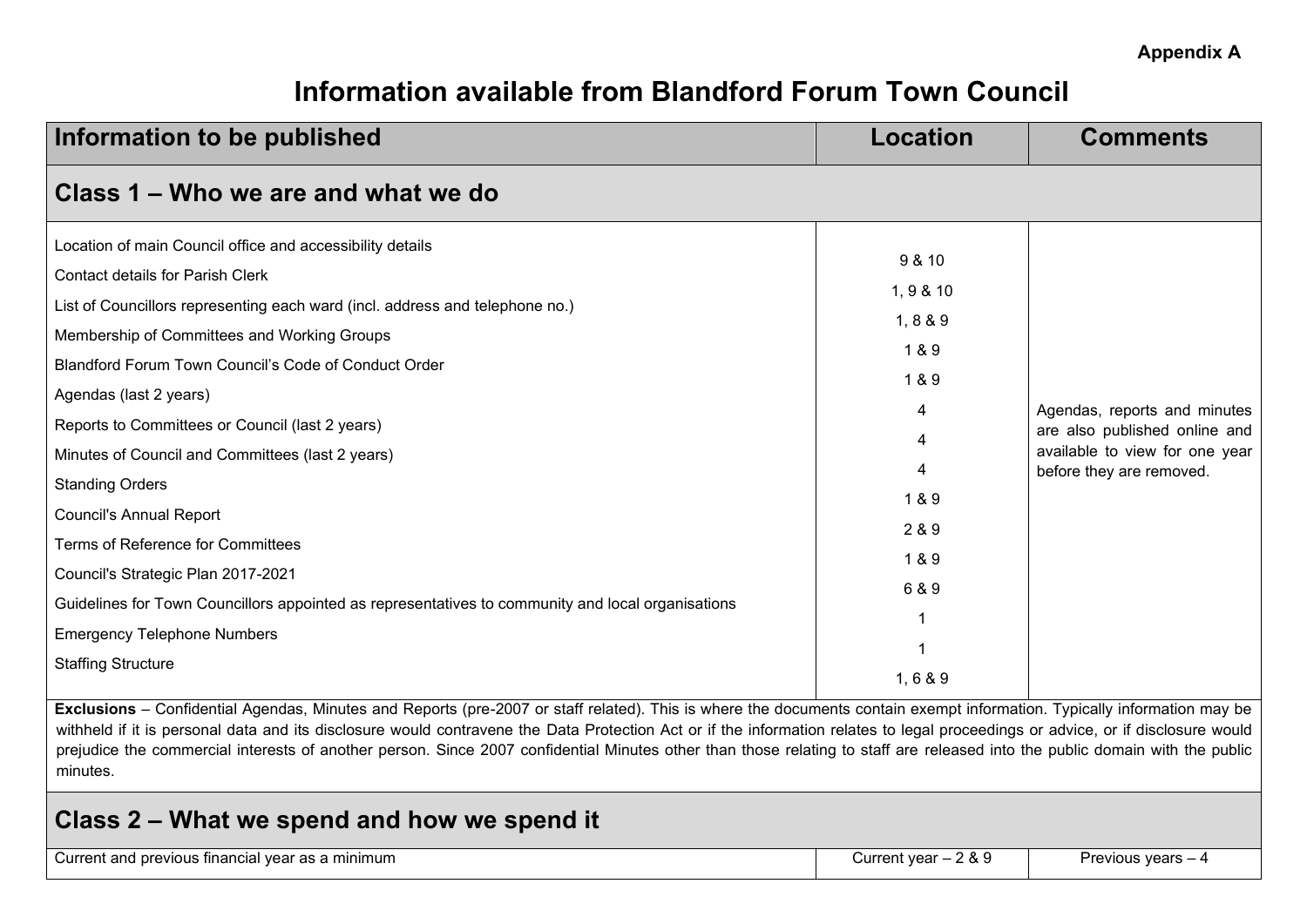| Annual return form and report by auditor – internal and external (limited to the last financial year)                          | 4 & 9                  |                       |
|--------------------------------------------------------------------------------------------------------------------------------|------------------------|-----------------------|
| Capital and Revenue budgets                                                                                                    | 2                      |                       |
| Precept request (limited to the last financial year)                                                                           | 3                      |                       |
| VAT records (limited to the last financial year)                                                                               | Current year - 11      | Previous 6 years - 4  |
| Loan Sanction Approvals (nothing at present - February 2015)                                                                   |                        |                       |
| Financial Standing Orders and Regulations (including those dealing with the award of contracts)                                | 1&9                    |                       |
| Grants Criteria                                                                                                                | 1, 3 & 89              |                       |
| Grants given and received are minuted in the Finance & Staffing Committee Minutes                                              | 3                      |                       |
| Service Level Agreements and Contracts                                                                                         | 3                      | (under subject title) |
| Members' allowances and expenses                                                                                               | 9 (Allowances) & 11    |                       |
| Fees and charges applied by the Council                                                                                        | Current year $-9$      | Previous years $-4$   |
| Receipt/Payment records, receipt books of all kinds, bank statements from all accounts (limited to the last<br>financial year) | Current year $-2$ & 11 | Previous 6 years - 4  |
| Purchase of goods/services £500 and over                                                                                       | Monthly $-9$           |                       |

**Exclusions** – All commercially sensitive information e.g. quotations and tenders, loan documentation and insurance policies. With regard to quotations and tenders, this information is treated as confidential to ensure that the whole tender process is fair i.e. if tender information is released to a third party prior to the end of the tender period those who initially submitted tenders could be undercut and or unfairly disadvantaged.

# **Class 3 – What our priorities are and how we are doing**

Strategies and plans, performance indicators, audits, inspections and reviews

| Strategic Plan 2017 - 2021                                                               | 6 & 9       |  |
|------------------------------------------------------------------------------------------|-------------|--|
| <b>Risk Assessments</b>                                                                  |             |  |
| Parish Plan (current and previous year as a minimum) - Strategic Action Plan 2017 - 2021 | 6.          |  |
| Neighbourhood Plan Project                                                               | 6           |  |
| Annual Report to Parish or Community Meeting (current and previous year as a minimum)    |             |  |
| <b>Quality Status</b>                                                                    | 6           |  |
| Best Value Performance Plan                                                              | N/A to BFTC |  |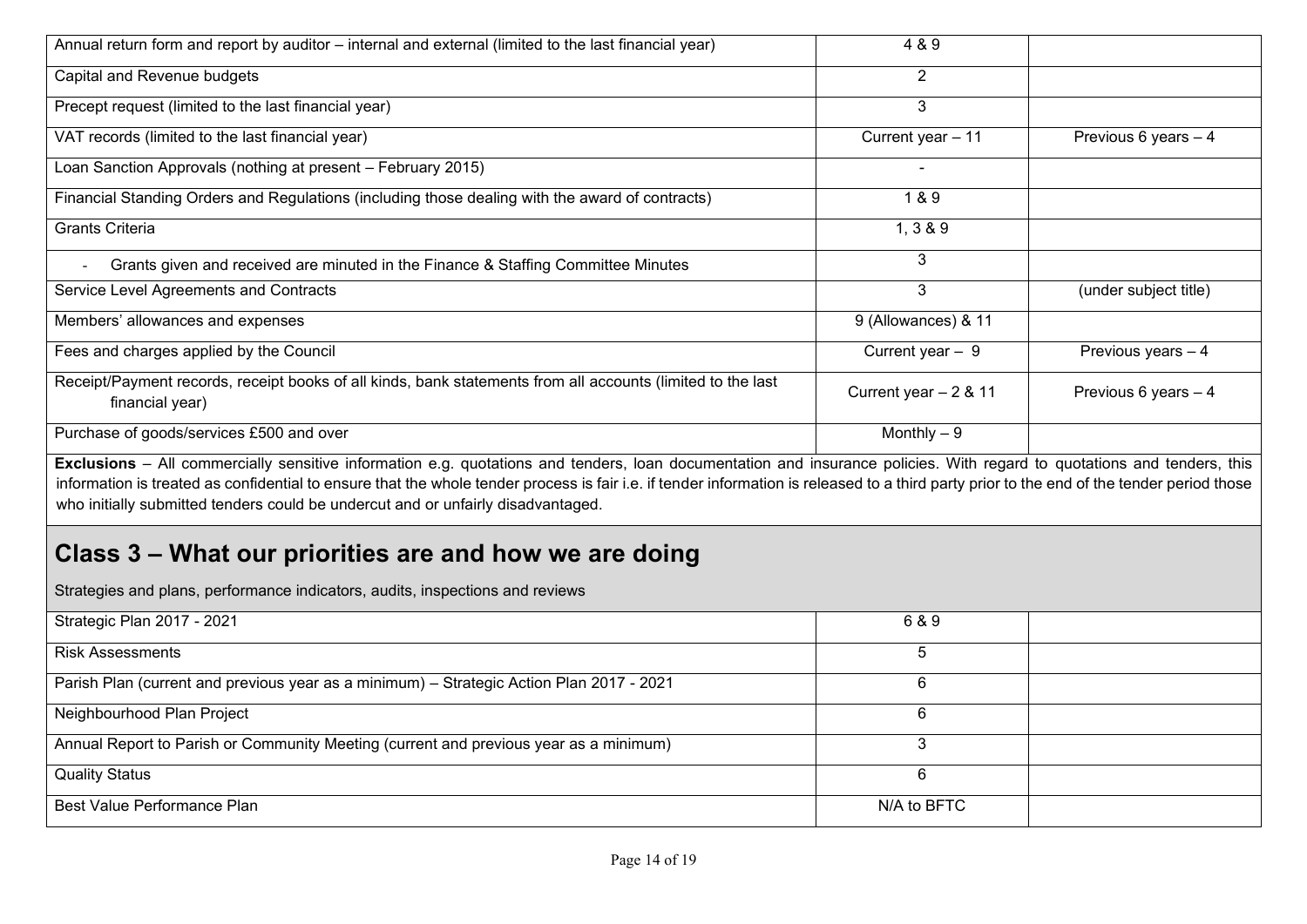| <b>Best Value Inspection Reports</b>                                                                                                                                                                                         | N/A to BFTC    |  |
|------------------------------------------------------------------------------------------------------------------------------------------------------------------------------------------------------------------------------|----------------|--|
| Class 4 – How we make decisions                                                                                                                                                                                              |                |  |
| Decision making processes and records of decisions, current and previous council year as a minimum                                                                                                                           |                |  |
|                                                                                                                                                                                                                              |                |  |
| Timetable of meetings (Council, any committee/sub-committee meetings and parish meetings)                                                                                                                                    | 1, 8, 9 & 10   |  |
| Agendas of meetings (as above)                                                                                                                                                                                               | 3, 489         |  |
| Minutes of meetings (as above) – nb this will exclude information that is properly regarded as private to the<br>meeting.                                                                                                    | 3, 4 & 89      |  |
| Reports presented to council meetings - nb this will exclude information that is properly regarded as private to<br>the meeting.                                                                                             | 3 & 9          |  |
| Responses to consultation papers                                                                                                                                                                                             | 384            |  |
| Analysis of responses received to public consultations by the Council                                                                                                                                                        | 4              |  |
| Public consultations with local community                                                                                                                                                                                    | $\overline{4}$ |  |
| Bye-laws                                                                                                                                                                                                                     | 6              |  |
| Responses to planning applications                                                                                                                                                                                           | 3 & 4          |  |
| Exclusions - Copies of planning consultations, the Development Plan, Structure Plan, Local Plan and Rights of Way/Footpath maps all of which are available from the local<br>planning and/or highway authority respectively. |                |  |
| Class 5 – Our policies and procedures                                                                                                                                                                                        |                |  |
| Current written protocols, policies and procedures for delivering our services and responsibilities                                                                                                                          |                |  |
|                                                                                                                                                                                                                              |                |  |
| Policies and procedures for the conduct of council business:                                                                                                                                                                 | 183            |  |
| Policy statements issued by the Council                                                                                                                                                                                      | 1, 3, 6 & 9    |  |
| Procedural standing orders                                                                                                                                                                                                   | 1, 3, 6 & 9    |  |
| Committee and sub-committee terms of reference                                                                                                                                                                               | 1&6            |  |
| Delegated authority in respect of officers                                                                                                                                                                                   | 1 & 6          |  |
| Code of Conduct                                                                                                                                                                                                              | 5 & 4          |  |
| <b>Safety Inspection Records</b>                                                                                                                                                                                             | 5              |  |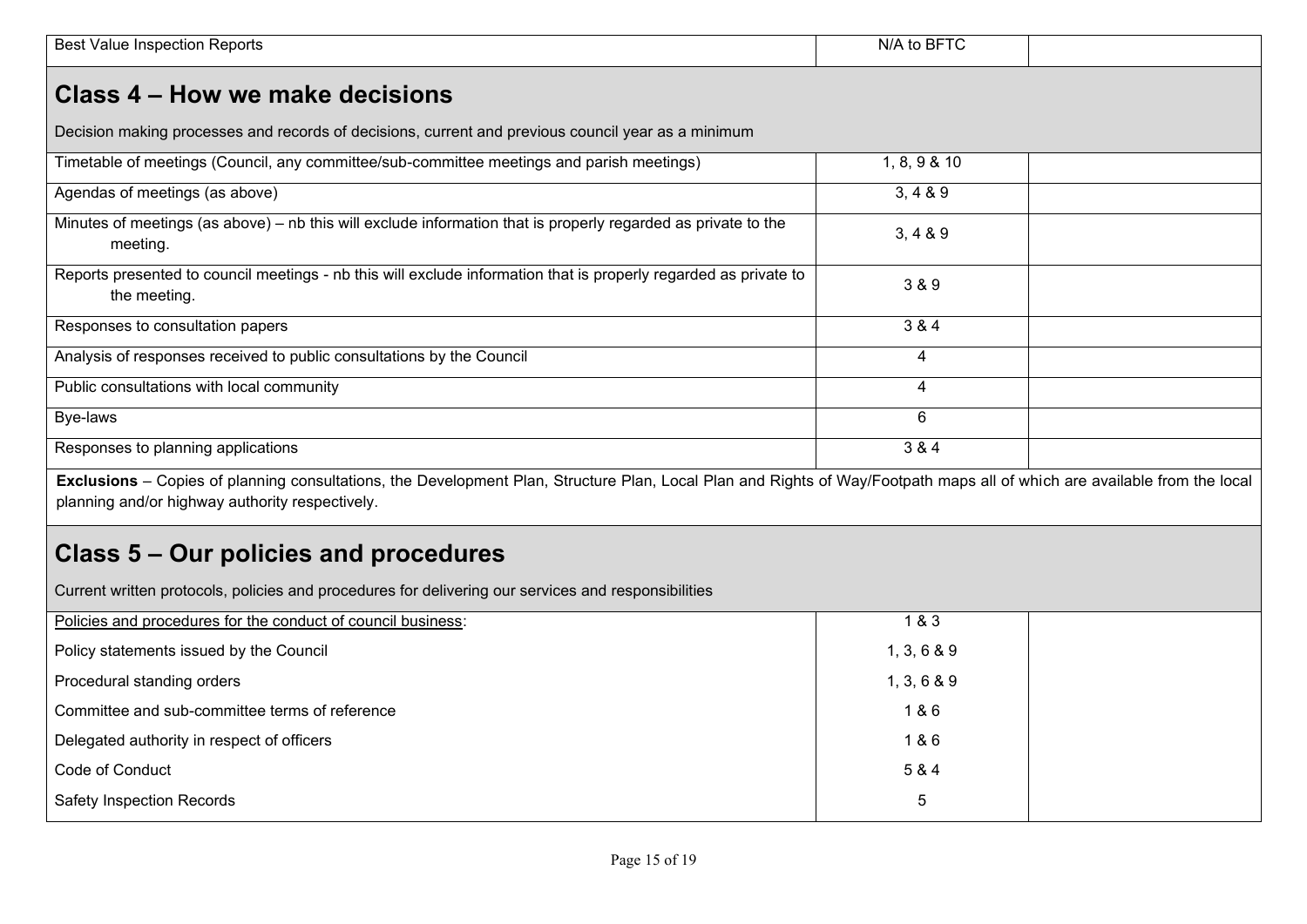| <b>Health &amp; Safety Policy</b>                                                                                                                                                                                | 5              |  |
|------------------------------------------------------------------------------------------------------------------------------------------------------------------------------------------------------------------|----------------|--|
| Legionella Bacteria Control Policy                                                                                                                                                                               |                |  |
|                                                                                                                                                                                                                  |                |  |
| Policies and procedures for the provision of services and about the employment of staff:                                                                                                                         |                |  |
| Internal policies relating to the delivery of services                                                                                                                                                           | 1 & 7          |  |
| Equality and diversity policy                                                                                                                                                                                    | 7              |  |
| Health and safety policy                                                                                                                                                                                         | 5              |  |
| Recruitment policies (including current vacancies)                                                                                                                                                               | 2 & 9          |  |
| Job Descriptions                                                                                                                                                                                                 | $\overline{2}$ |  |
| Terms and Conditions of Employment                                                                                                                                                                               | $\overline{2}$ |  |
| Policies and procedures for handling requests for information (this document will be held in reception)                                                                                                          | 8              |  |
| Complaints procedures (including those covering requests for information and operating the publication<br>scheme)                                                                                                | 1 & 9          |  |
| <b>Staffing Structure</b>                                                                                                                                                                                        | 1 & 9          |  |
| Information security policy                                                                                                                                                                                      | 187            |  |
| Records management policies (records retention, destruction and archive)                                                                                                                                         | 3              |  |
| Data protection policies                                                                                                                                                                                         | $\overline{7}$ |  |
| Schedule of charges (for the publication of information)                                                                                                                                                         | 1 & 9          |  |
| Exclusions - all personal records i.e. appraisals, employee specific salary details, disciplinary records, sickness records and the like by virtue of being personal data under the<br>Data Protection Act 1988. |                |  |
| <b>Class 6 – Lists and Registers</b>                                                                                                                                                                             |                |  |
| Currently maintained lists and registers only                                                                                                                                                                    |                |  |
| Any publicly available register or list                                                                                                                                                                          | $\overline{2}$ |  |
| (if any are held this should be publicised; in most circumstances existing access provisions will suffice)                                                                                                       |                |  |
| Information relating to the last periodic electoral review of the council area                                                                                                                                   | 1 & 4 / NDDC   |  |
| Information relating to the latest boundary review of the council area                                                                                                                                           | 4 / NDDC       |  |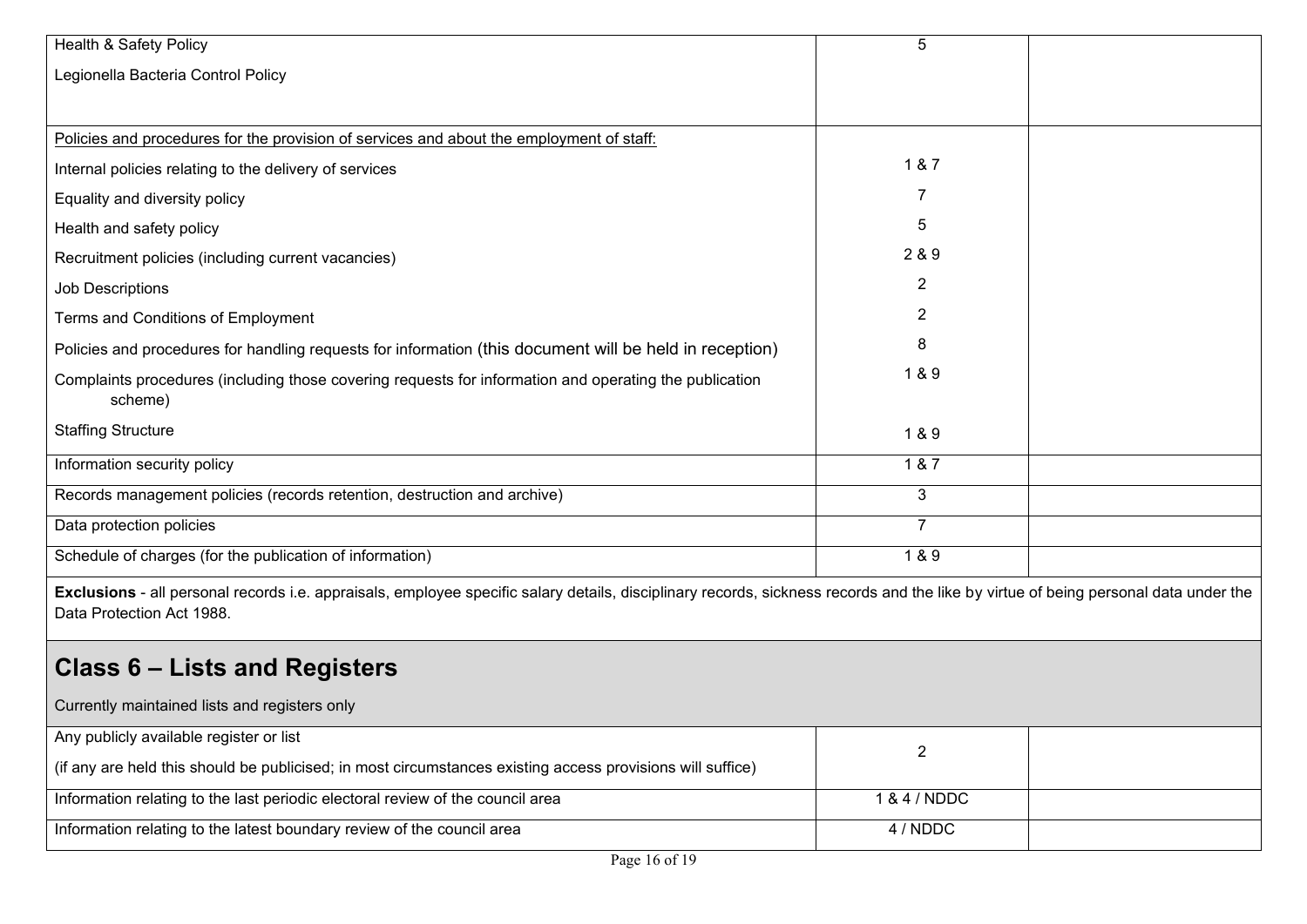| Assets Register                                                                                                                                                     | $\overline{2}$           |  |
|---------------------------------------------------------------------------------------------------------------------------------------------------------------------|--------------------------|--|
| Disclosure log (indicating the information that has been provided in response to requests; recommended as<br>good practice, but may not be held by parish councils) | N/A to BFTC              |  |
| Register of gifts and hospitality                                                                                                                                   | 6                        |  |
| Members' Declaration of Acceptance of Office                                                                                                                        | 4 & 6                    |  |
| Register of Members' Attendance and Pecuniary and Personal Interests                                                                                                | 6                        |  |
| Class 7 – The services we offer                                                                                                                                     |                          |  |
| (Information about the services we offer, including leaflets, guidance and newsletters produced for the public and businesses)                                      |                          |  |
| Current information only (hard copy or website; some information may only be available by inspection)                                                               |                          |  |
| Allotments                                                                                                                                                          | 3                        |  |
| <b>Standard Tenancy Agreements</b>                                                                                                                                  | 3                        |  |
| Exclusion - Individual tenancy agreements and rent payment records under both privacy and data protection laws.                                                     |                          |  |
| Burial grounds and closed churchyards                                                                                                                               | $\overline{4}$           |  |
| Plans of Blandford Cemetery                                                                                                                                         | 4                        |  |
| Pricing Policies / General Policies                                                                                                                                 | 3 (side of cupboard) & 9 |  |
| Exclusion - All documentation relating to individual applications and registrations under both privacy and data protection laws.                                    |                          |  |
| Community centres and village halls                                                                                                                                 | 3                        |  |
| <b>CCTV &amp; ANPR Privacy Impact Assessments</b>                                                                                                                   | 5                        |  |
| Parks, playing fields and recreational facilities                                                                                                                   | 3                        |  |
| Seating, litter bins, clocks, memorials and lighting                                                                                                                | 3                        |  |
| <b>Bus shelters</b>                                                                                                                                                 | 3                        |  |
| Public conveniences                                                                                                                                                 | 3                        |  |
| Agency agreements                                                                                                                                                   | 3                        |  |
| A summary of services for which the council is entitled to recover a fee, together with those fees (e.g. burial<br>fees)                                            | 3 & 9                    |  |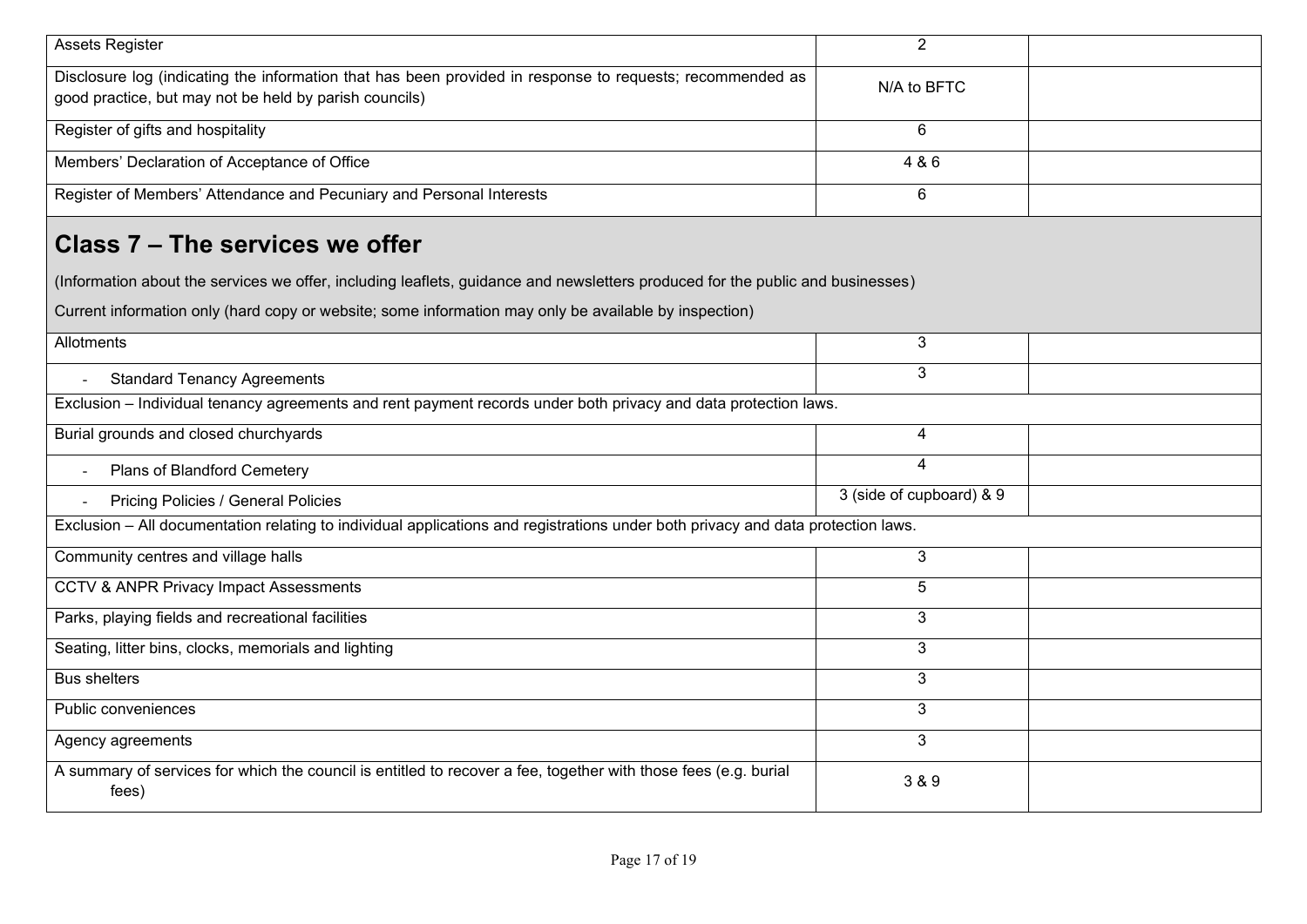# **Additional Information**

This will provide Councils with the opportunity to publish information that is not itemised in the lists above

| <b>Events Guide</b>                     | 8, 9 & 10 |  |
|-----------------------------------------|-----------|--|
| Venues for Hire Guide                   | 8 & 9     |  |
| <b>Tourist Information</b>              | 8 & 9     |  |
| Town, parish, community guide           |           |  |
| <b>Town Council Newsletters</b>         | 3 & 9     |  |
| Blandford Forum - A Millennium Portrait |           |  |
| History Books on Blandford              | -12       |  |

**Contact details:** Town Clerk, Blandford Forum Town Council, Town Clerk's Office, Church Lane, Blandford Forum, Dorset DT11 7AD

#### **Key to Locations in the Town Clerk's Office**

- (1) Councillors' Information Folder<br>(2) Filing Cabinet (main office)
- (2) Filing Cabinet (main office)<br>(3) Filing Cabinet (next to the b
- $(3)$  Filing Cabinet (next to the boiler room)<br>  $(4)$  Store Room (underneath Town Clerk's
- (4) Store Room (underneath Town Clerk's Office)<br>(5) Filing Cabinets in Town Clerk's office
- (5) Filing Cabinets in Town Clerk's office<br>(6) Bookshelf in the Town Clerk's office
- $\overline{66}$  Bookshelf in the Town Clerk's office<br>(7) Employee Manual
- $(7)$  Employee Manual<br>(8) Reception
- (8) Reception<br>(9) Town Cour
- (9) Town Council's Website<br>(10) Facebook
- Facebook
- (11) RFO Cabinet<br>(12) RFO Bookshe
- RFO Bookshelf

#### **SCHEDULE OF CHARGES**

| <b>TYPE OF CHARGE</b> | <b>DESCRIPTION</b>                           | <b>BASIS OF CHARGE</b>                                   |
|-----------------------|----------------------------------------------|----------------------------------------------------------|
| Disbursement cost     | Photocopying @ 10p per sheet (black & white) | 0.86p (actual cost incurred by BFTC) + VAT               |
|                       | Postage                                      | Actual cost of Roval Mail standard 2 <sup>nd</sup> class |